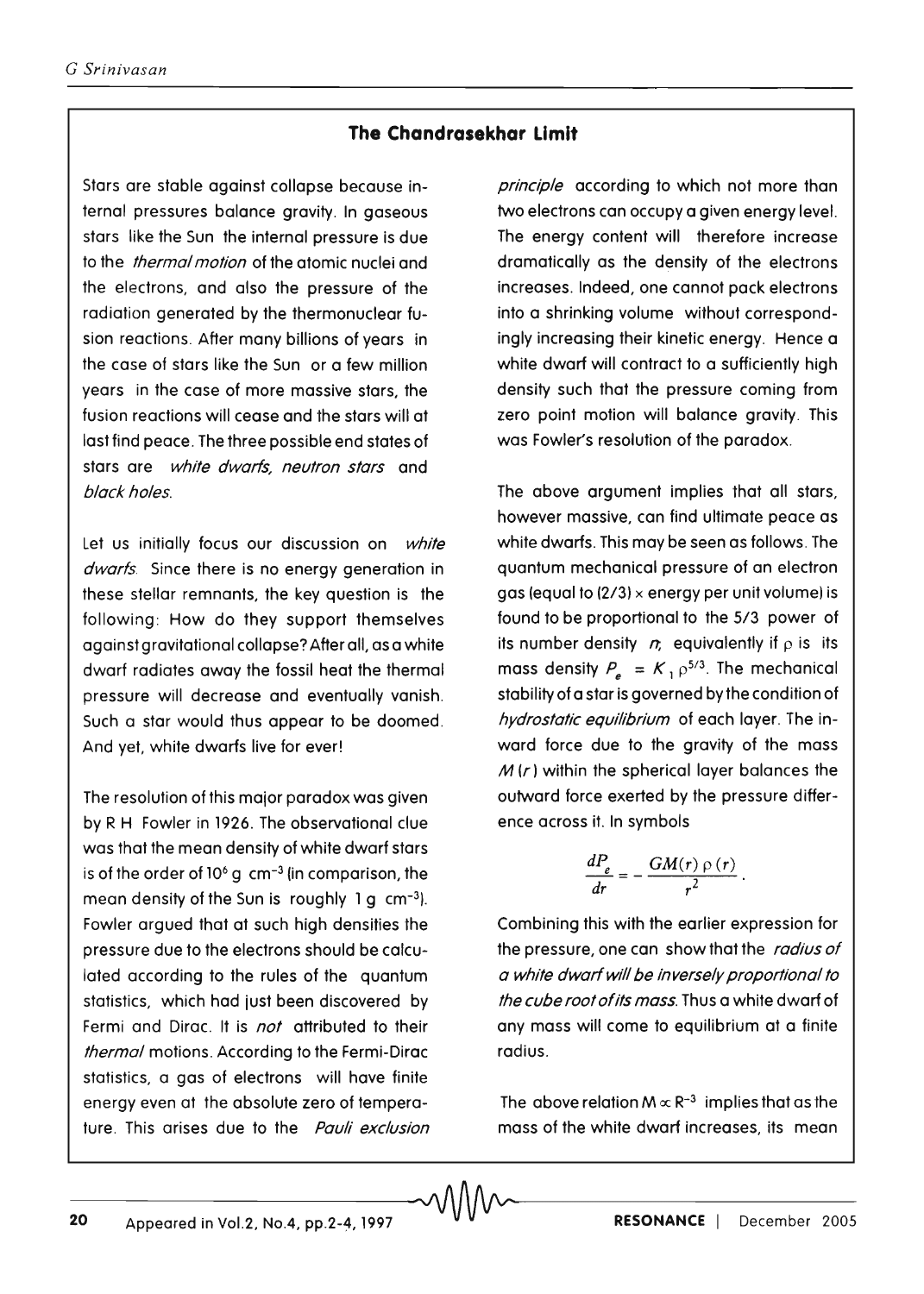density will increase as the *square* of the mass. Let us now recall that as the density increases the kinetic energy of the electrons, or more basically, the momentum of the electrons will increase, and consequently special relativistic effects will become more and more important. This has an important bearing on the dependence of the pressure on density. The mass-radius relation derived from a more exact theory including special relativity for the electrons differs dramatically from the relation described earlier. Not surprisingly, the approximate ( nonrelativistic ) theory is excellent for sufficiently low mass white dwarfs (say, less than half a solar massl. But as the mass increases the exact theory predicts *much smaller radii,* till eventually at a critical mass the radius goes to zero! This critical mass is known as the *Chandrasekhar Limit.* Stars more massive than this simply cannot be supported against gravity by the quantum mechanical pressure of electrons. The value of this limiting mass was derived by Chandrasekhar in 1930 using the following simple argument.

Because of the gradient of density in a star, one would expect special relativistic effects to first become important near the centre of a white dwarf. As we go to more and more massive white dwarfs, special relativity will dominate in a larger and larger mass fraction of the star till, eventually, one will reach a mass for which a relativistic description is essential for the entire star. In this limit one may assume the electrons to be ultrarelativistic (namely, their rest mass energy can be neglected compared to their kinetic energy). In this limit the pressure of the electrons is given by  $P_e = K_2 \rho^{4/3}$  (instead of  $p^{5/3}$ ). The equation of hydrostatic equilibrium admits an exact solution for the mass given this

particular form for the density dependence of the pressure:

$$
M = 0.197 \left[ \left( \frac{h c}{G} \right)^{3/2} \cdot \frac{1}{m_H^2} \right] \frac{1}{\mu_e^2}.
$$

Here, *h* is Planck's constant, *c* the velocity of light, G the Newtonian constant of gravity, and  $m_{\mu}$  is the mass of the hydrogen atom.  $\mu_e$  is the mean molecular weight per electron (since one can safely assume that all the hydrogen would have been consumed in a white dwarf,  $\mu_a \approx 2$ ). For  $\mu_{\alpha} = 2$ , the numerical value of the above mass is  $\approx$  1.4 times the solar mass. Even before he did the exact theory Chandrasekhar correctly identified this to be the *limiting mass* of ideal white dwarfs. It is interesting that fifty years later, the masses of many *neutron stars*  have been measured by astronomers to be very close to 1.4 times that of the sun! Our current understanding is that at an earlier stage, this matter was at the centre of a massive star and collapsed as it passed the Chandrasekhar limit, accompanied by an explosive release of energy which ejected the remaining mass as a supernova. In his own lectures, Chandrasekhar was fond of drawing a parallel with the situation of a nucleus with charge  $+Ze$  and a single electron of charge *-e.* The non-relativistic quantum theory predicts that the electron cloud has a size proportional to  $(1/Z)$ . But in the relativistic theory, it is found that there is a critical value of  $Z \approx 137$ , beyond which the electron "collapses" to zero radius, at least when we model the nucleus as a point charge! Relativity and quantum theory, the two great revolutions of twentieth century physics, combine to set the scale for the maximum size of both an atom and a stellar remnant.

G Srinivasan